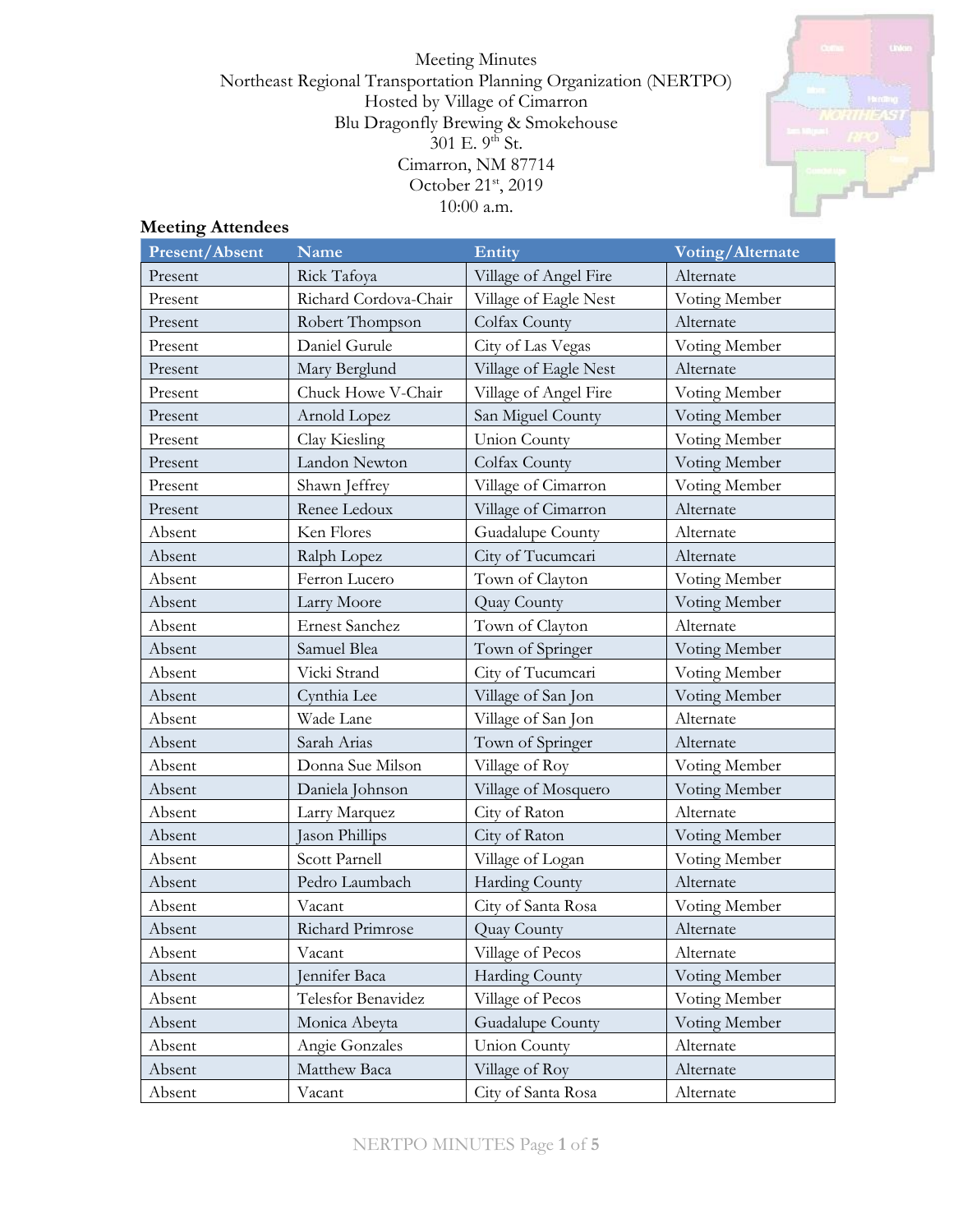|        |                       |                        |               | this                    |
|--------|-----------------------|------------------------|---------------|-------------------------|
| Absent | Vacant                | San Miguel County      | Alternate     |                         |
| Absent | Anita Allen           | Village of House       | Voting Member | <b>Card</b>             |
| Absent | Vacant                | City of Las Vegas      | Alternate     | <b>Thinking</b><br>1571 |
| Absent | Vacant                | Mora County            | Voting Member |                         |
| Absent | Vacant                | Mora County            | Alternate     |                         |
| Absent | Connie Cook           | Village of Mosquero    | Alternate     |                         |
| Absent | Sherwin W. Martin     | Village of House       | Alternate     |                         |
| Absent | Lee Dixon             | Village of Des Moines  | Voting Member |                         |
| Absent | Scott Warner          | Village of Des Moines  | Alternate     |                         |
| Absent | Diane Brown           | Village of Folsom      | Voting Member |                         |
| Absent | Mike Schoonover       | Village of Folsom      | Alternate     |                         |
| Absent | Mignon Saddoris       | Village of Grenville   | Voting Member |                         |
| Absent | Lynn Wiseman          | Village of Grenville   | Alternate     |                         |
| Absent | <b>Russell Feerer</b> | Village of Logan       | Alternate     |                         |
| Absent | Don Flynn             | Village of Maxwell     | Voting Member |                         |
| Absent | Joanna Taylor         | Village of Maxwell     | Alternate     |                         |
| Absent | Laudente Quintana     | Village of Wagon Mound | Voting Member |                         |
| Absent | Nora Sanchez          | Village of Wagon Mound | Alternate     |                         |

## **New Mexico State Departments and Planners**

| John Herrera -      | Local Government Road Fund (LGRF) Coordinator for District IV    |  |  |
|---------------------|------------------------------------------------------------------|--|--|
| Heather Sandoval -  | <b>NMDOT</b> Assistant District Engineer                         |  |  |
| Maggie Moore -      | NMDOT Urban/Regional Planner                                     |  |  |
| Dennis T. Salazar - | NERTPO Planner/Program Manager for the North Central New Mexico  |  |  |
|                     | Economic Development District (NCNMEDD)                          |  |  |
| Vincent M. Soule -  | NERTPO Planner/Program Manager for the Eastern Plains Council of |  |  |
|                     | Governments (EPCOG)                                              |  |  |
| Lesah Sedillo -     | <b>NCNMEDD Community Development Director</b>                    |  |  |
| Tim Hagaman -       | <b>NMEDD Regional Representative</b>                             |  |  |
|                     |                                                                  |  |  |

#### **Guests**

| Village of Angel Fire |
|-----------------------|
| <b>EPCOG</b>          |
| Village of Maxwell    |
| Colfax Gazette        |
| Dennis Engineering    |
|                       |

# **I. Call to Order**

The Meeting was called to order at approximately 10:02 AM by Mayor of Eagle Nest, Chairman Richard Cordova.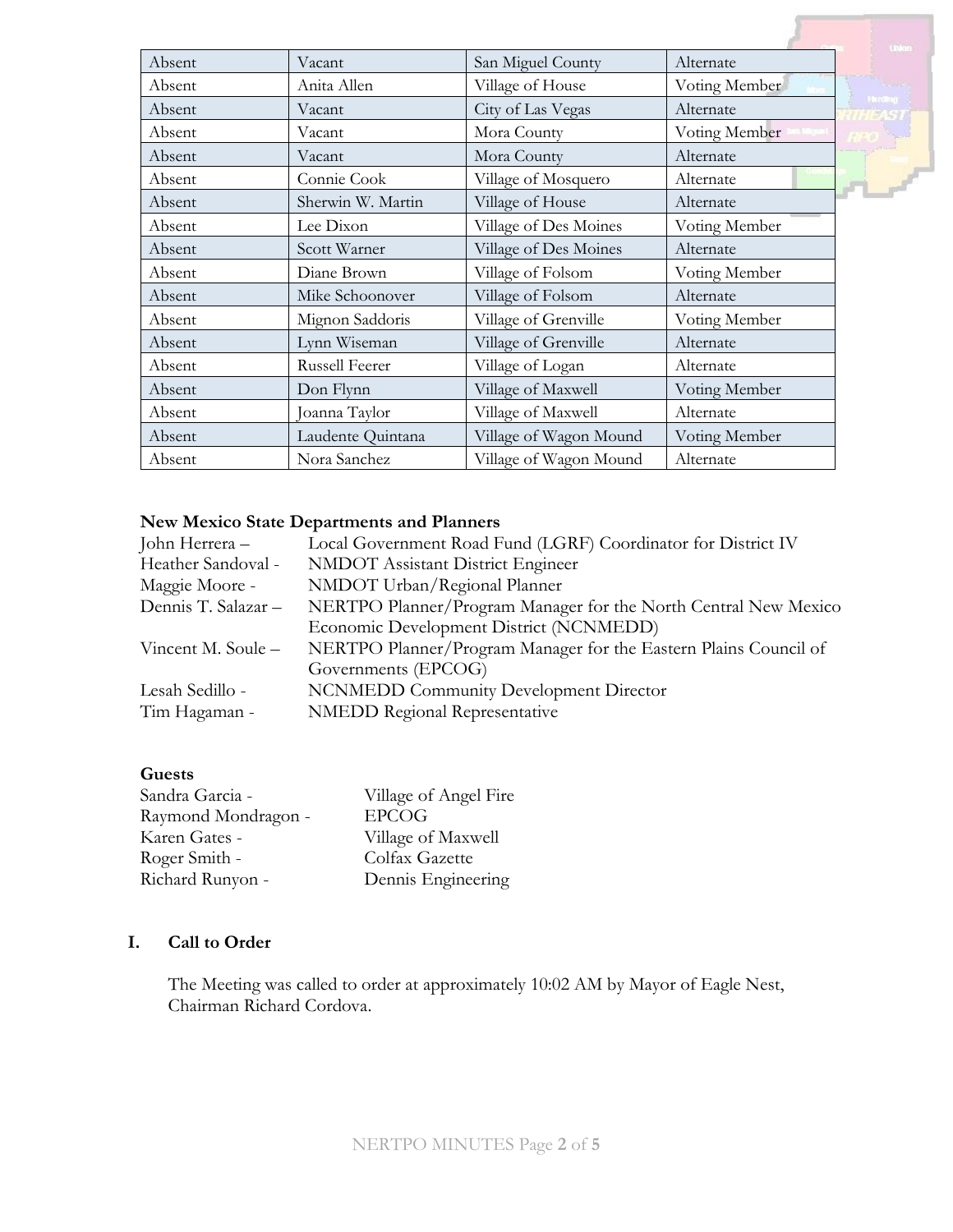#### **II. Pledge of Allegiance/New Mexico State Flag**

The Pledge of Allegiance and the salute to the New Mexico State Flag was led by Chuck Howe, Vice-Chair/Mayor Village of Angel Fire.

#### **III. Welcome**

Chairman Cordova welcomed everyone to our NERTPO meeting and yielded the floor to Village of Cimarron Administrator Shawn Jeffrey for the welcome. Ms. Jeffrey thanked everyone for coming to Cimarron and encouraged everyone to visit the Village after the meeting. Chairman Cordova thanked Ms. Jeffrey and the Village for hosting.

#### **IV. Approval of Agenda**

Motion to approve agenda: Clay Kiesling – Union County Second: Robert Thompson – Colfax County No opposition was voiced. Motion carried.

## **V. Approval of Minutes** (September 25<sup>th</sup>, 2019- Mora County)

Motion to approve the minutes as presented: Chuck Howe – Village of Angel Fire Second: Arnold Lopez– San Miguel County No opposition was voiced. Motion carried.

#### **VI. Discussion: NMDOT District IV Updates:** (John Herrera, NMDOT)

Mr. John Herrera gave a brief update advising to please get time extensions in as soon as possible. Mr. Herrera also advised that as of this date all Special Allocation Agreements are in with the exception of three. Also, for capital closeouts Mr. Herrera will send a sample of how they want it, to ensure accuracy.

Ms. Heather Sandoval was back to work and the entire Board and audience welcomed Ms. Sandoval back. Ms. Sandoval thanked everyone and had nothing further at this time.

#### **VII. NERTPO Bylaws –Action Item (**NERTPO Board Members**)**

NERTPO Planners Vincent M. Soule and Dennis T. Salazar presented to the Board the NERTPO Bylaws. Chairman Cordova asked Mr. Soule and Mr. Salazar if all of the changes were added, Mr. Soule advised that the changes have been made. Chairman Cordova asked members of the board for any input or questions for the Planners.

Motion to approve the NERTPO Bylaws as presented: Arnold Lopez -San Miguel **County** Second: Robert Thompson – Colfax County No opposition was voiced. Motion carried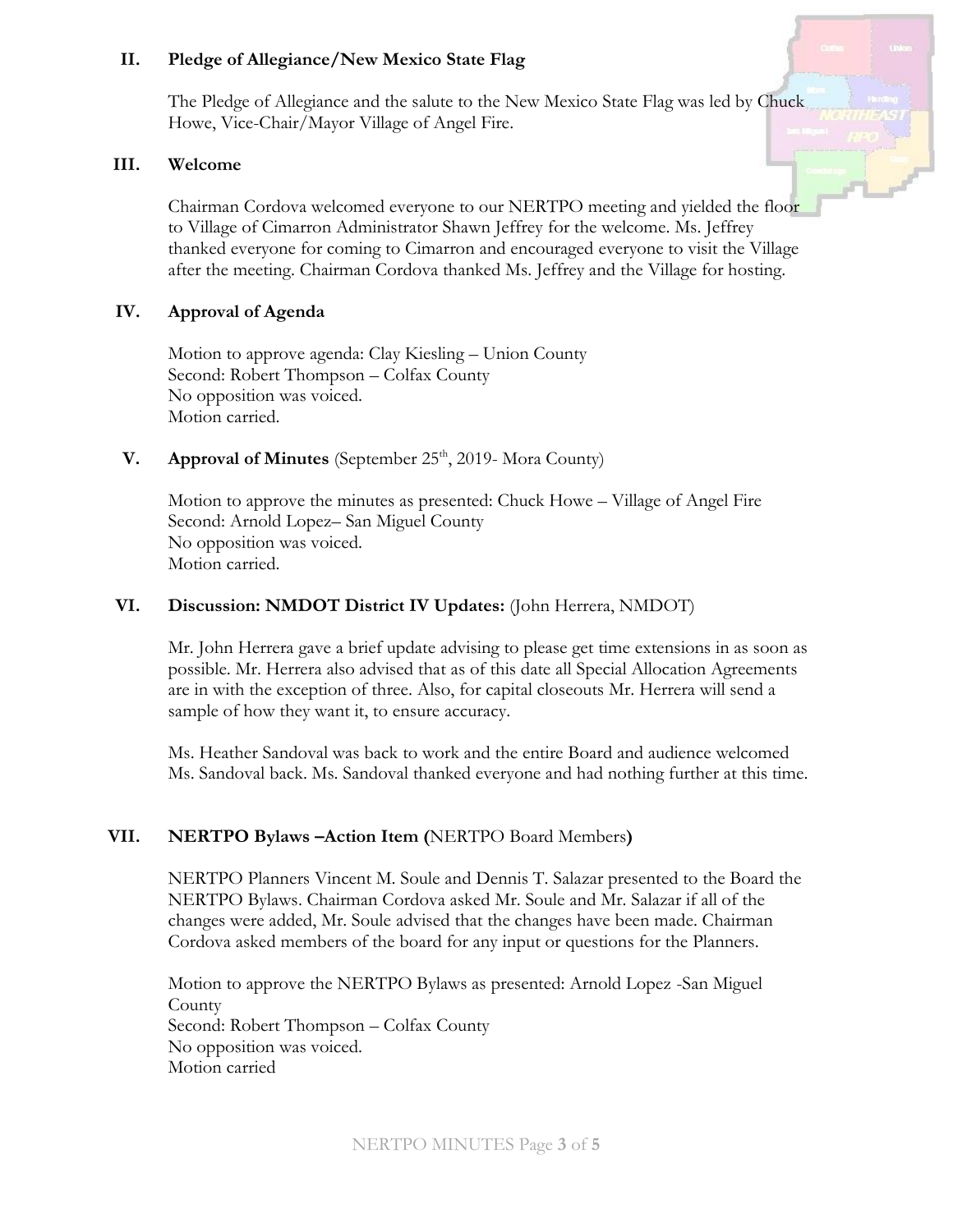# **VIII. Presentation: Bicycle Count Loaner Program** – **(**Ms. Maggie Moore – NMDOT Urban/Regional Planner**)**

Ms. Maggie Moore conducted a presentation on the Bicycle County Loaner Program. Ms. Moore advised that her presentation is also available upon request. Ms. Moore was available to answer questions at the end of her presentation. Chairman Cordova and the Board thanked Ms. Moore for conducting this presentation and advised that the members of the board will benefit from this presentation.

# **IX. NERTPO Regional Long-Range Plan** – **Discussion Item**: **(**NERTPO Board Members & Planners**)**

NERTPO Planners Mr. Soule and Mr. Salazar discussed the Long-Range Plan with the Board Members and requested that when the Board has some time if they can start reviewing the Long-Range Plan. Although this is something that will not be due till sometime in late 2020 it is not too late to begin the review process and suggest changes soon. The goal of the Board is to ensure the most accurate information possible. The Board agreed to begin the process of looking over the Long-Range Plan. This will be brought back to the Board for further review.

### **X. NERTPO Subcommittee for Rating & Ranking Criteria – Discussion/Action Item** (NERTPO Board Members & Planners)

Planners Mr. Soule and Mr. Salazar discussed the Rating & Ranking Criteria for possible future use by the NERTPO Board. Mr. Soule suggested the possibility of NERTPO Board Members create a sub-committee based on Chairman Cordova's approval to begin looking at a process for a more effective Rating and Ranking Criteria.

NCNMEDD Community Development Director Lesah Sedillo also suggested that it may be a good idea to make copies of the Criteria of what the other RTPOs do as well as our own past criteria so members can physically see what is in front of them, in turn this will help the Board in making better decision on the Criteria.

Chairman Cordova stated that he felt the NERTPO Board is not too big of a board where he feels that the entire Board can be a part of this committee and there is no need for sub-committees to give input for further criteria development. Chairman Cordova suggested that for the November meeting and future meetings the Board can further review to determine what Criteria can be met for future Rating & Ranking. The Board and the Planners agreed with Chairman Cordova's recommendation.

**XI. NERTPO Planner/Program Manager Report** (Joseph Moriarty, AICP – Statewide Planning Bureau Liaison and NERTPO Planners)

Mr. Joe Moriarty was unable to attend the meeting, but Ms. Maggie Moore stated that she will give a brief update for him in his absence. Ms. Moore gave an updated on the proposed rulemaking for the Local Government Transportation Project Fund (LGTPF). Ms. Moore advised that there is a Draft online and open for public comments. Ms. Moore advised that there will be a Public Hearing on November  $20^{th}$ , 2019 from 10a-12p at 28 Bibb Industrial in Las Vegas, NM for District 4. Ms. Moore also advised that the Annual Performance Expenditure Report (APER) will be due in November for work performed for FFY ending September 30<sup>th</sup>, 2019. Ms. Moore reminded everyone that for communities to be eligible for Federal funding must have their ADA/Title VI completed